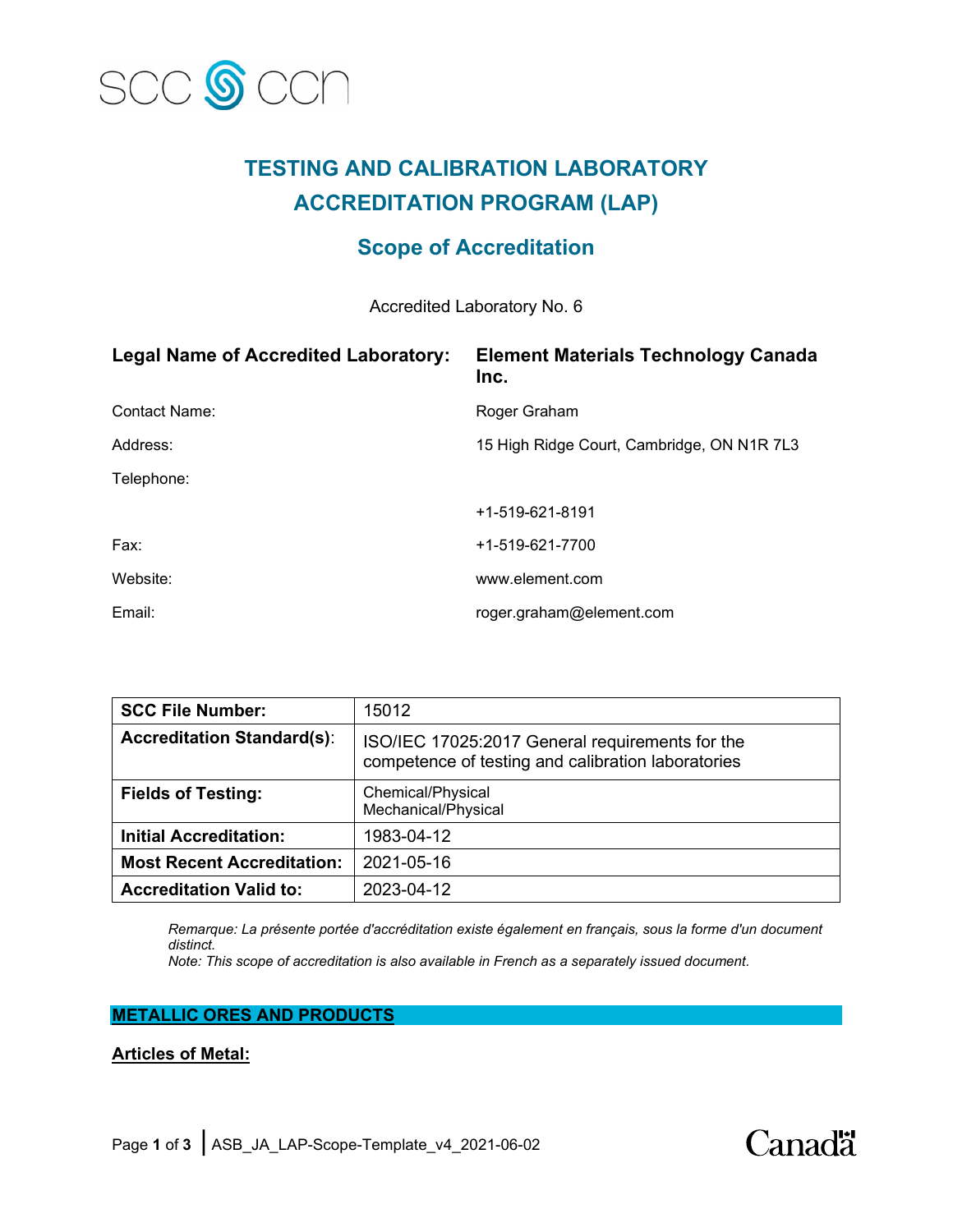

#### **All Forms, Articles of Metal**

#### **Cast, Forged, Welded or Pressed Metal Components (Chemistry)**

| <b>ASTM E1019</b> | Standard Test Methods for Determination of Carbon, Sulfur, Nitrogen, and                                   |  |
|-------------------|------------------------------------------------------------------------------------------------------------|--|
|                   | Oxygen in Steel, Iron, Nickel, and Cobalt Alloys by Various Combustion                                     |  |
|                   | and Inert Gas Fusion Techniques                                                                            |  |
| CHE-1             | Chemical Analysis of Carbon, Low-Alloy & Stainless Steel and Aluminum                                      |  |
|                   | and Aluminum Alloys by OES (Optical Emission Spectroscopy)                                                 |  |
|                   | Quantitative Analysis of: (ASTM E1251, E1086 & E415)                                                       |  |
|                   | <b>Aluminum Alloys</b><br>Carbon and Low Alloy Steels                                                      |  |
|                   |                                                                                                            |  |
|                   | <b>Stainless Steels</b>                                                                                    |  |
| <b>CHEM-1004</b>  | Analysis of Metals and Metal Alloys - THERMO ICAP 6500 (ASTM D1976<br>Modified):<br><b>Aluminum Alloys</b> |  |
|                   |                                                                                                            |  |
|                   |                                                                                                            |  |
|                   | Carbon and Low Alloy Steels                                                                                |  |
|                   | Cast Irons                                                                                                 |  |
|                   | <b>Cobalt Alloys</b>                                                                                       |  |
|                   | <b>Copper and Brass Alloys</b>                                                                             |  |
|                   | <b>Nickel Alloys</b>                                                                                       |  |
|                   | <b>Stainless Steels</b>                                                                                    |  |
|                   | <b>Titanium Alloys</b>                                                                                     |  |
|                   | <b>Tool Steels</b>                                                                                         |  |
|                   | <b>Zinc Alloys</b>                                                                                         |  |
| CHEM-20           | Analysis of Oxygen, Nitrogen and Hydrogen by Eltra ONH2000                                                 |  |
|                   | Combustion (ASTM E1409, E1447, E1937 Modified, & ASTM E1019                                                |  |
|                   | Modified)                                                                                                  |  |
|                   | Analysis of Hydrogen in Steel and Ferrous Alloy                                                            |  |
|                   | Carbon and Low Alloy Steels                                                                                |  |
|                   | Cast Irons                                                                                                 |  |
|                   | <b>Cobalt Alloys</b>                                                                                       |  |
|                   | <b>Nickel Alloys</b>                                                                                       |  |
|                   | <b>Stainless Steel</b>                                                                                     |  |
|                   | <b>Titanium and Titanium Alloys</b>                                                                        |  |
|                   | <b>Tool Steels</b>                                                                                         |  |